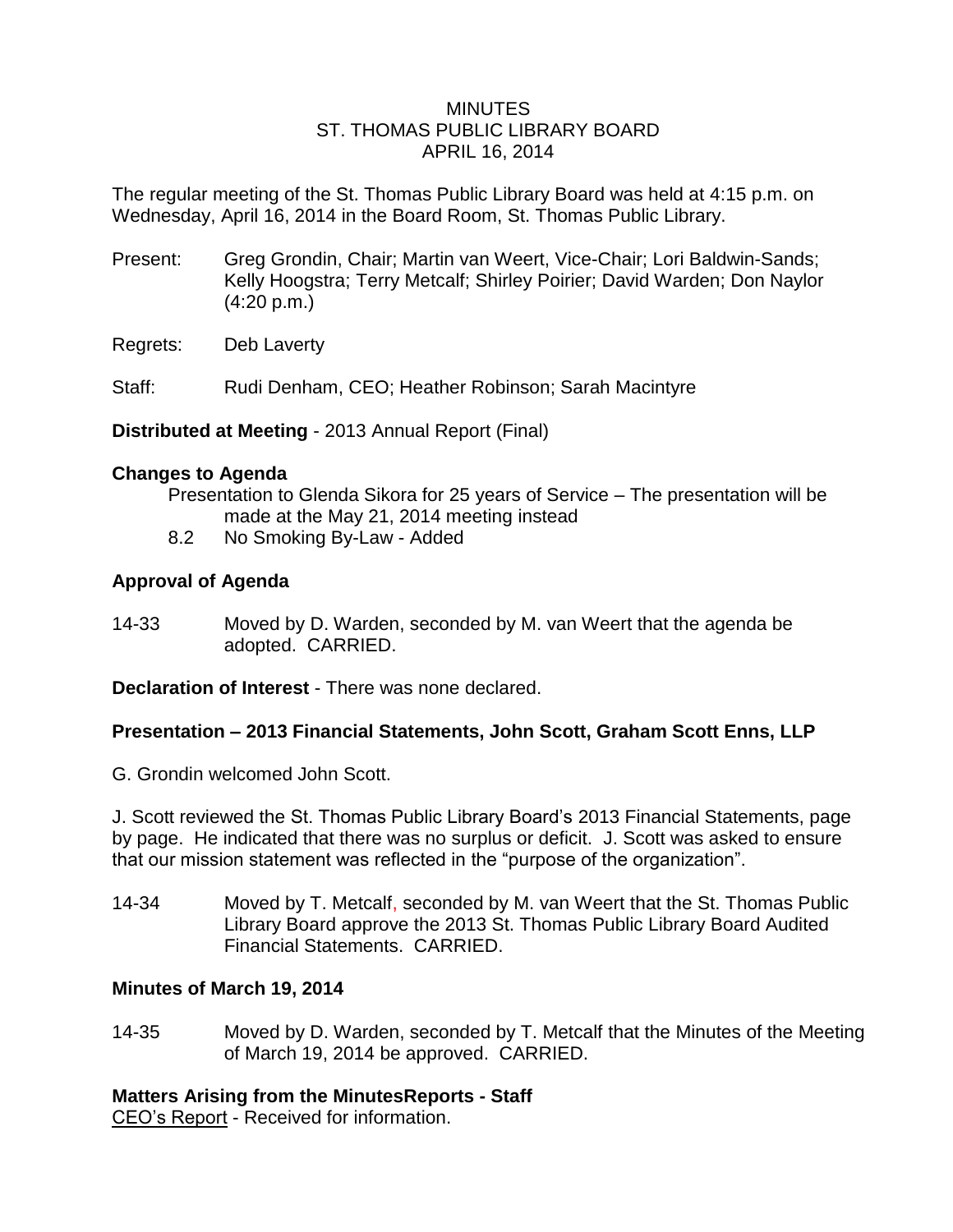2013 Incident Reports Summary – Received for information.

There was a discussion on repeat offenders and an acknowledgement of the need for staff to have training to deal with mental health issues. Staff crackdown on inappropriate use of the internet has reduced the number of incidents.

Anniversary Celebrations – Received for information.

Library Activities

Public Services Librarian Report - Received for information.

H. Robinson reported that she had met with Andrew Gunn to discuss the possibilities for the \$50,000 Palmer donation for technology. They are investigating Maker spaces. More details to follow.

Systems and Public Services Librarian Report – Received for information.

We have identified a new option for securing our DVD's, which will also reduce staff repetitive strain issues, though there will be an initial cost for supplies. As these supplies are on sale until month end, the Board was asked if the Finance Committee could meet, and make recommendations for purchase to take advantage of the sale price.

New photos would be taken of Board members for the updated web site.

Friends Book Sales Report – April 2014 - Received for information.

Friends Liaison Report - April 2014 - Received for information.

Statistics – January to March 31, 2014 – Received for information.

#### **Reports - Standing Committees**

Finance and Building and Grounds

- 14-36 Moved by T. Metcalf, seconded by M. van Weert that the St. Thomas Public Library Board approve the Revenue and Expenditure Statement January to March 31, 2014. CARRIED
- 14-37 Moved by T. Metcalf, seconded by S. Poirier that the Finance and Building and Grounds Committee undertake a review of proposed expenditures for the Trust Fund, and make recommendations for the next Board meeting

And

That the Finance and Building and Grounds Committee be authorized to make decisions in advance of the next board meeting, if such a decision will result in savings to be capped at \$10,000.00. CARRIED.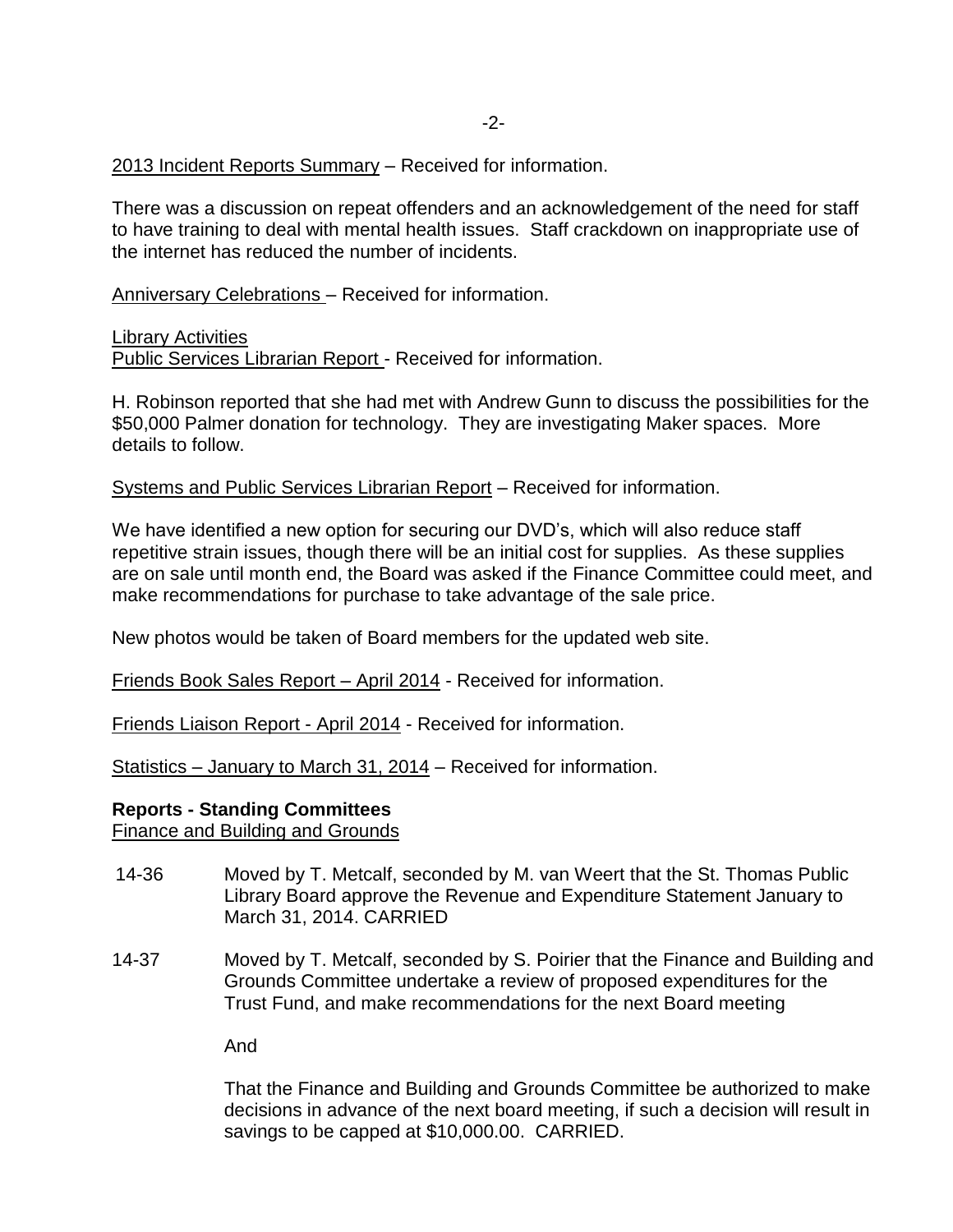# Southern Ontario Library Service

T. Metcalf reported that the Trustee Council met here at the library on Saturday, April 12, 2014. A report will follow for the next meeting.

### Personnel and Public Relations

### CEO Performance Appraisal

M. van Weert reported that the CEO performance appraisal was completed.

Federation of Ontario Public Libraries A report will be presented at the next meeting.

#### **Correspondence**

.

OLBA Update – Received for information.

#### **Other Business**

Policies – Job Descriptions Technical Services Assistant

14-38 Moved by T. Metcalf, seconded by D. Naylor that the St. Thomas Public Library Board approve the Technical Services Assistant job description. CARRIED.

#### Caretaker 1

14-39 Moved by T. Metcalf, seconded by S. Poirier that the St. Thomas Public Library Board approve the Caretaker 1 job description. CARRIED.

# **Policies** Accessibility Policy Report – Received for information.

#### Corporate Accessibility Policy

14-40 Moved by D. Warden, seconded by M. van Weert that the St. Thomas Public Library Board approve the Corporate Accessibility Policy. CARRIED

#### Accessibility Policy

14-41 Moved by T. Metcalf, seconded by M. van Weert that the St. Thomas Public Library Board approve the Accessibility Policy. CARRIED